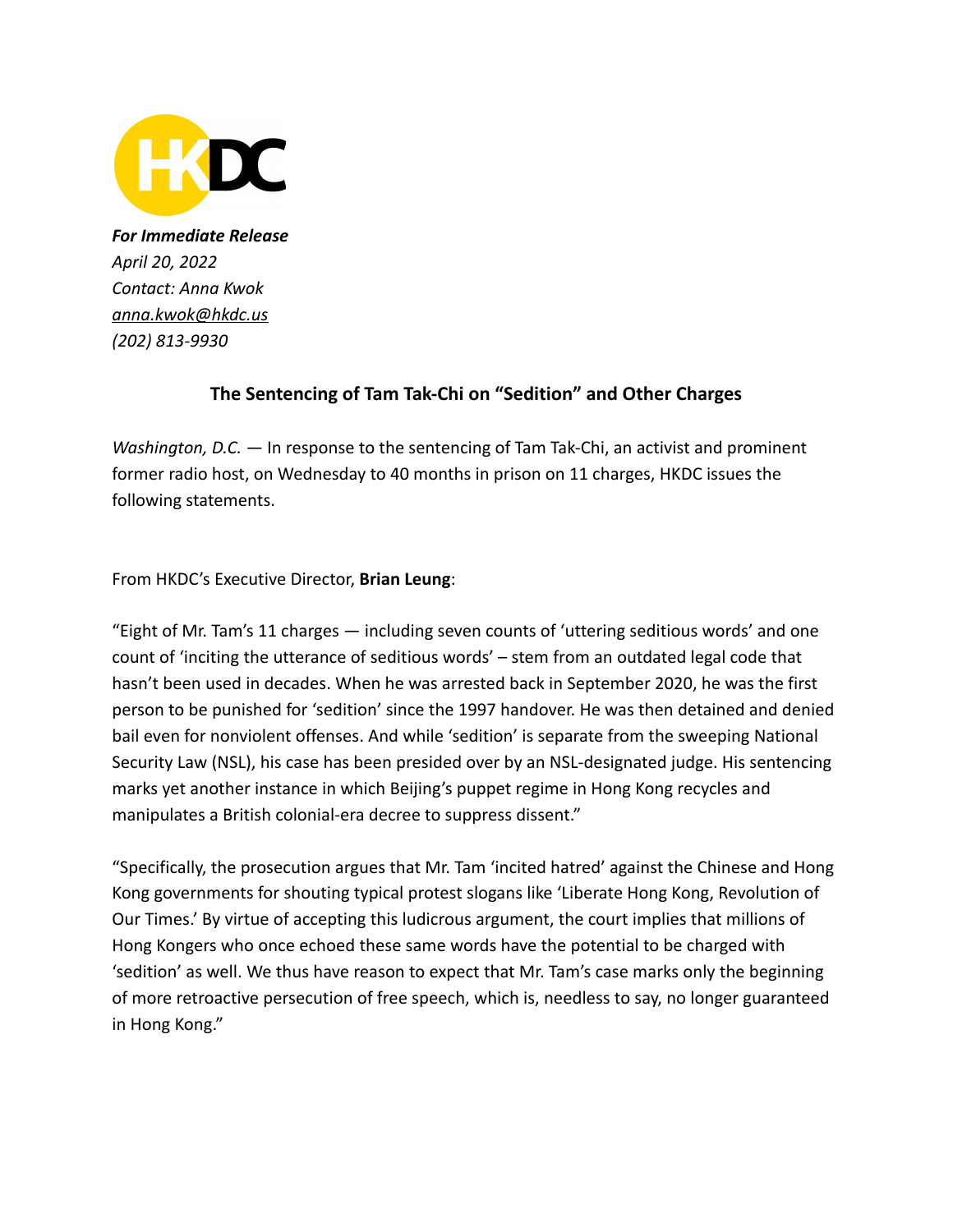From HKDC's Strategy and Campaign Director, **Anna Kwok**:

"Imperialists are fearful of those who challenge their rule. The British colonial government devised Hong Kong's first 'sedition' crimes in 1914 to preempt popular opposition after it witnessed the republican revolution in China. More than a century later, today's sentencing of Mr. Tam re-establishes that legal framework's exact intended purpose: as a political weapon to quell criticisms of those in power."

"Arbitrary detention, not unlike the appointment of NSL-designated judges, has become a standard feature of the Hong Kong judicial system in all cases relating to political organizing and protesting. These are clear breaches of the basic human right to a fair trial and the right to a presumption of innocence. In total, 40 individuals have already been arrested for 'sedition'; including Mr. Tam, 32 of them have, along with four companies, been prosecuted. HKDC urges the international community to denounce 'sedition' in Hong Kong as an ongoing tool of repression."

| Name, age                                                                                          | Date of arrest                                                    | <b>Details</b>                                                                                                                    |
|----------------------------------------------------------------------------------------------------|-------------------------------------------------------------------|-----------------------------------------------------------------------------------------------------------------------------------|
| Tong Cheuk-Him, 19<br>(唐綽謙)                                                                        | April 14, 2022<br>Charged in court Apr 14.<br>Remanded in custody | For conspiracy to utter seditious<br>words. Related to November 19,<br>2020 graduation protest at CUHK.                           |
| Shum Ka-Hon, 17<br>(沈嘉瀚)                                                                           | April 14, 2022<br>Charged in court Apr 14<br>Released on bail     | For conspiracy to utter seditious<br>words. Related to November 19,<br>2020 graduation protest at CUHK.                           |
| Au Ka-Lun, 54<br>(區家麟)<br><b>Former Stand News political</b><br>commentator                        | April 11, 2022<br>Released without charge                         | For conspiracy to publish<br>seditious publication, the 8 from<br>Stand news to be arrested on this<br>charge; other 7 on Dec 29. |
| <b>Leo Tang</b><br>(鄧建華)<br>Former vice-chair of<br><b>Confederation of Trade</b><br><b>Unions</b> | April 6, 2020                                                     | For causing a nuisance in court<br>between December 2021 and<br>January 2022                                                      |
| Gary Pang, 59<br>(彭滿圓)                                                                             | April 6, 2020<br>Charged in court Apr 8.<br>Remanded in custody.  | For causing a nuisance in court at<br>Chow Hang-tung's Jan 4, 2022<br>sentencing & running a YouTube                              |

## **List of persons and entities arrested and tried for sedition in Hong Kong**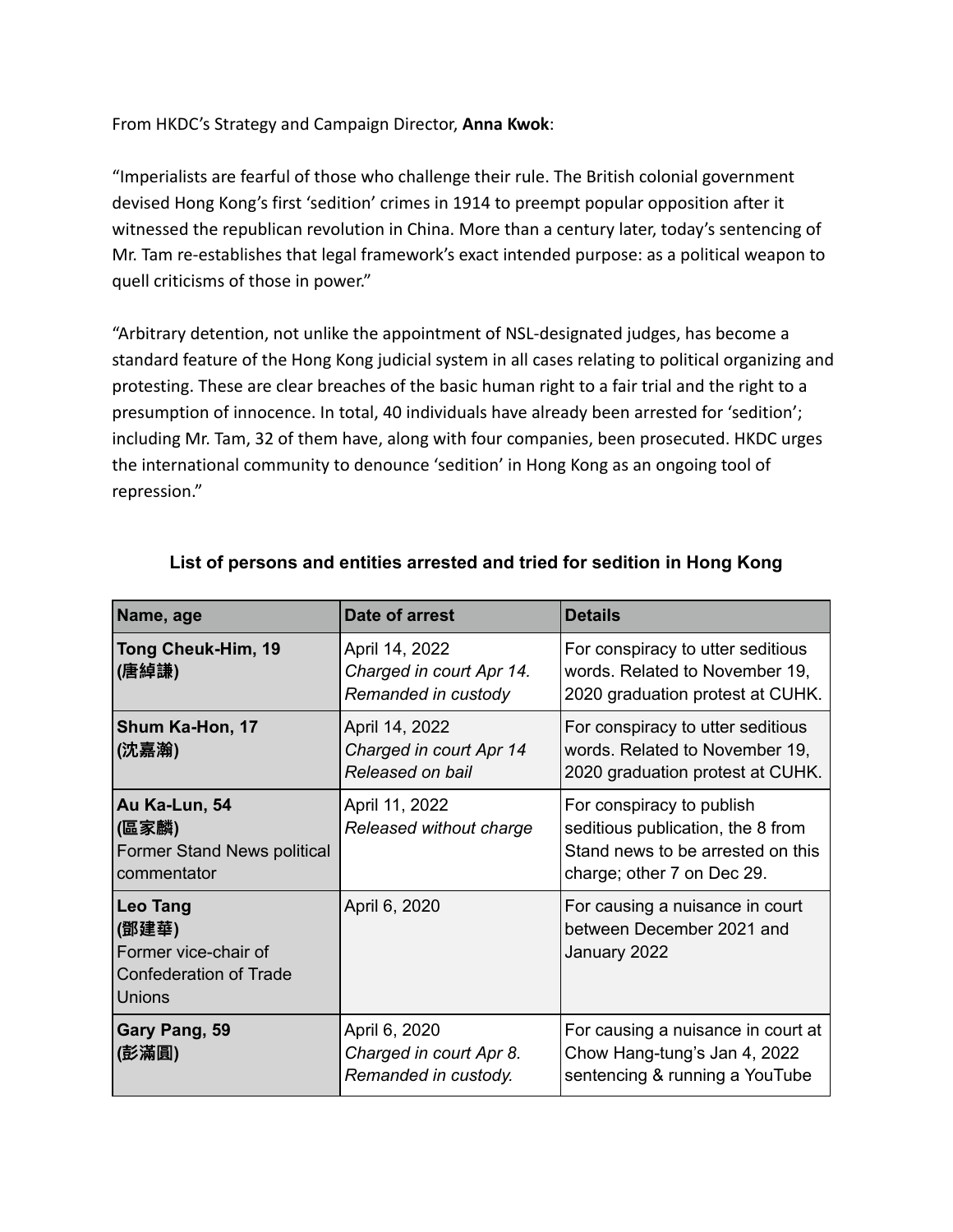|                                                                    |                                                                     | channel where he posts about<br>trials.                                                                                                                                   |
|--------------------------------------------------------------------|---------------------------------------------------------------------|---------------------------------------------------------------------------------------------------------------------------------------------------------------------------|
| <b>Man</b>                                                         | April 6, 2020                                                       | For causing a nuisance in court<br>between December 2021 and<br>January 2022                                                                                              |
| <b>Man</b>                                                         | April 6, 2020                                                       | For causing a nuisance in court<br>between December 2021 and<br>January 2022                                                                                              |
| Chiu Mei-Ying, 67<br>(趙美英)                                         | April 6, 2020<br>Charged in court Apr 8.<br>Released on bail.       | For causing a nuisance in court at<br>Chow Hang-tung's Jan 4, 2022<br>sentencing.                                                                                         |
| <b>Woman</b>                                                       | April 6, 2020                                                       | For causing a nuisance in court<br>between December 2021 and<br>January 2022                                                                                              |
| Wong, 59<br>Martial arts coach<br>(黃)                              | March 20, 2022<br>charged in court March 22,<br>remanded in custody | Also charged with possession of<br>offensive weapons, unlicensed<br>possession of firearms                                                                                |
| <b>Lam, 21</b><br>(林)                                              | Feb 24, 2022<br>Charged in court Feb 25<br>Remanded in custody      | For "inciting hatred" of<br>government by online criticism of<br>anti-pandemic measures since<br>2020                                                                     |
| <b>Hau, 24</b><br>(侯)                                              | Feb 24, 2022<br>Remanded in custody<br>Charged in court March 3     | For "inciting hatred" of<br>government by online criticism of<br>anti-pandemic measures since<br>2020                                                                     |
| <b>Tommy Yuen, 41</b><br>(阮民安)<br>Pro-democracy Cantopop<br>singer | Feb 15, 2022<br>Charged in court February<br>17 Remanded in custody | For criticizing government<br>anti-pandemic measures,<br>encouraging vaccine boycott; also<br>charged with money laundering<br>for crowdfunding aid to riot<br>defendants |
| Koo Sze-Yiu, 75<br>(古思堯)<br>Veteran civil disobedient              | February 4, 2022<br>Charged in court<br>Remanded in custody         | For planning to protest Beijing<br>Winter Olympic at Liaison Office<br>on day of opening ceremony                                                                         |
| Chan Pui-Man, 51<br>(陳沛敏)<br>Apple Daily associate<br>publisher    | December 29, 2021<br>Charged in court<br>Remanded in custody        | For conspiracy to publish<br>seditious publication                                                                                                                        |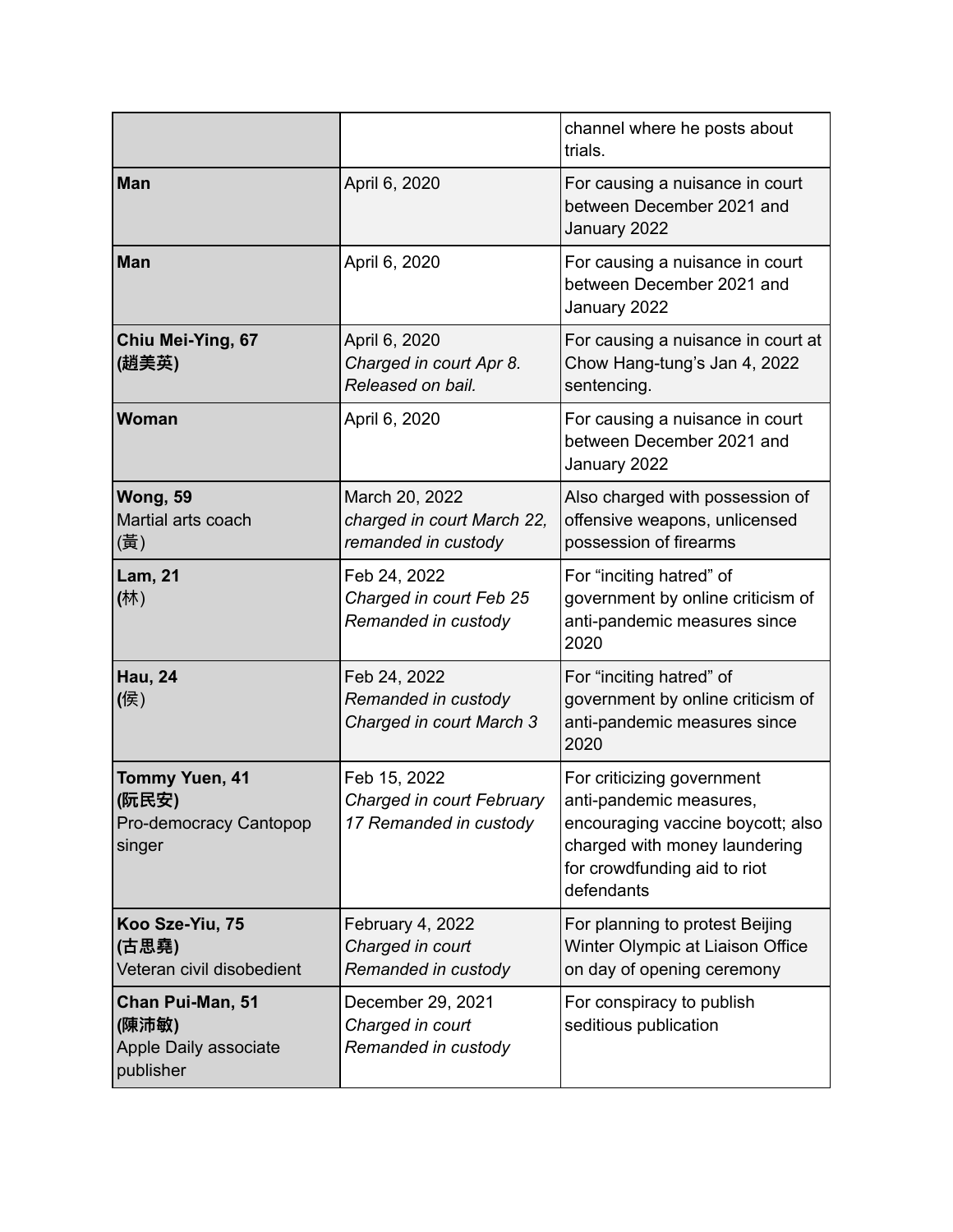| <b>Chow Tat-Chi</b><br>(周達智)<br>former director, Stand News                         | December 29, 2021<br>Released without charge                                             | For conspiracy to publish<br>seditious publication |
|-------------------------------------------------------------------------------------|------------------------------------------------------------------------------------------|----------------------------------------------------|
| <b>Chung Pui-Kuen, 52</b><br>(鍾沛權)<br>former editor-in-chief, Stand<br><b>News</b>  | December 29, 2021<br>Charged in court<br>Remanded in custody                             | For conspiracy to publish<br>seditious publication |
| Patrick Lam, 34<br>(林紹桐)<br>acting editor-in-chief, Stand<br><b>News</b>            | December 29, 2021<br>Charged in court<br>Remanded in custody                             | For conspiracy to publish<br>seditious publication |
| <b>Best Pencil (Hong Kong)</b><br>Limited<br>Parent company of Stand<br><b>News</b> | December 29, 2021<br>Charged in court                                                    | For conspiracy to publish<br>seditious publication |
| <b>Margaret Ng</b><br>(吳靄儀)<br>former director, Stand News                          | December 29, 2021<br>Released without charge                                             | For conspiracy to publish<br>seditious publication |
| <b>Denise Ho</b><br>(何韻詩)<br>former director, Stand News                            | December 29, 2021<br>Released without charge                                             | For conspiracy to publish<br>seditious publication |
| <b>Christine Fang</b><br>(方敏生)<br>former director, Stand News                       | December 29, 2021<br>Released without charge                                             | For conspiracy to publish<br>seditious publication |
| Fung Wai-Kong, 57<br>(馮偉光)<br><b>Apple Daily English</b><br>executive editor        | December 28, 2021<br>Charged in court<br>Already remanded in<br>custody in another trial | For conspiracy to publish<br>seditious publication |
| Lam Man-Chung, 51<br>(林文宗)<br><b>Apple Daily executive</b><br>editor-in-chief       | December 28, 2021<br>Charged in court<br>Already remanded in<br>custody in another trial | For conspiracy to publish<br>seditious publication |
| 蘋果日報有限公司 APPLE<br><b>DAILY LIMITED</b>                                              | December 28, 2021<br>Charged in court                                                    | For conspiracy to publish<br>seditious publication |
| 蘋果日報印刷有限公司<br><b>APPLE DAILY PRINTING</b><br><b>LIMITED</b>                         | December 28, 2021<br>Charged in court                                                    | For conspiracy to publish<br>seditious publication |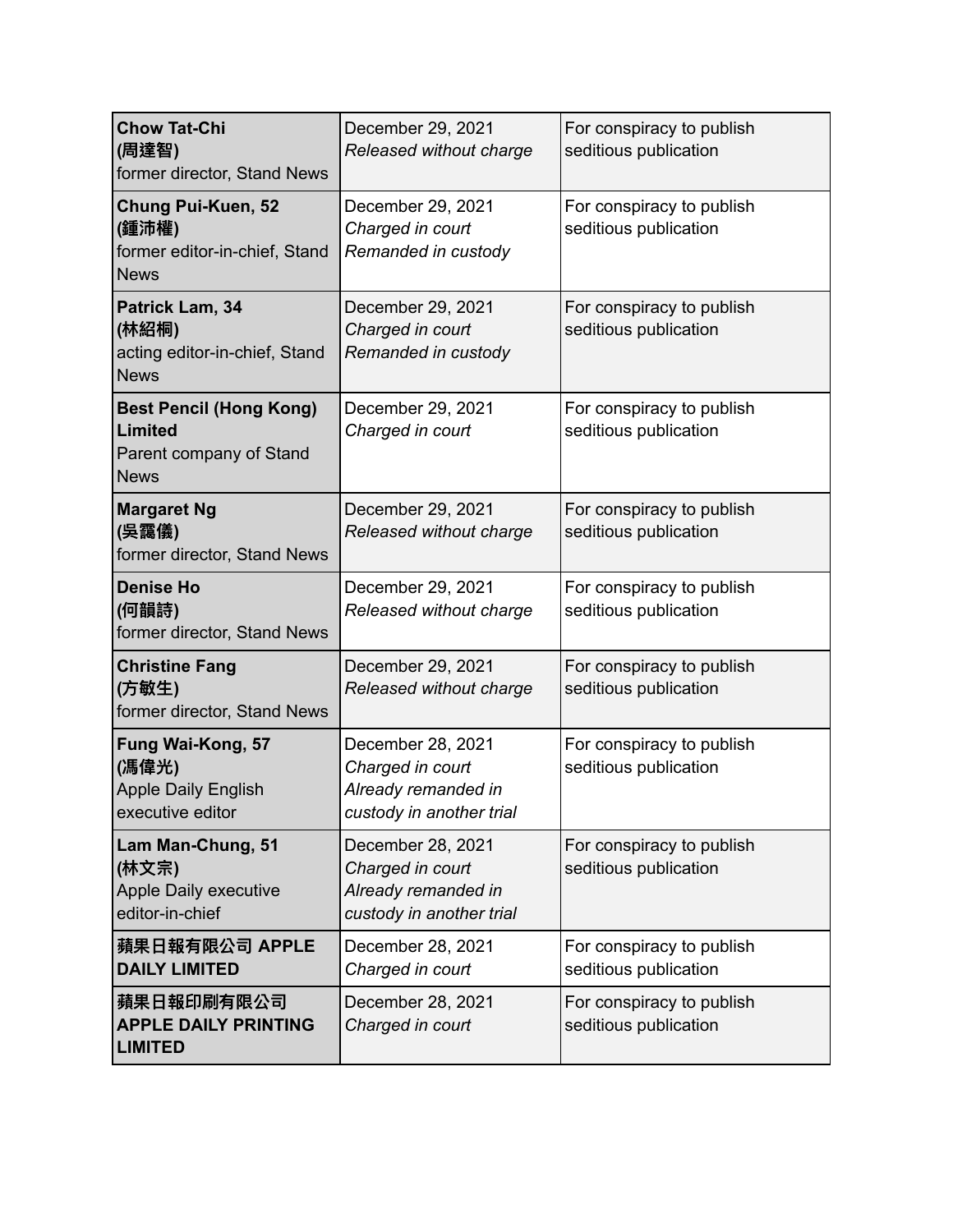| 蘋果日報互聯網有限公司 AD<br><b>INTERNET LIMITED</b>                                                         | December 28, 2021<br>Charged in court                                                        | For conspiracy to publish<br>seditious publication                                                                                                                 |
|---------------------------------------------------------------------------------------------------|----------------------------------------------------------------------------------------------|--------------------------------------------------------------------------------------------------------------------------------------------------------------------|
| Jimmy Lai, 73<br>(黎智英)<br>Apple Daily owner                                                       | December 28, 2021<br>Charged in court<br>Already serving prison<br>sentence on other charges | For conspiracy to publish<br>seditious publication                                                                                                                 |
| <b>Cheung Kim-Hung, 59</b><br>(張劍虹)<br>Apple Daily CEO                                            | December 28, 2021<br>Charged in court<br>Already remanded in<br>custody in another trial     | For conspiracy to publish<br>seditious publication                                                                                                                 |
| Law Wai-Kwong, 47<br>(羅偉光)<br><b>Apple Daily</b>                                                  | December 28, 2021<br>Charged in court<br>Already remanded in<br>custody in another trial     | For conspiracy to publish<br>seditious publication                                                                                                                 |
| Yeung Ching-Kei, 57<br>(楊清奇)<br>Apple Daily editorial writer                                      | December 28, 2021<br>Charged in court<br>already remanded in<br>custody in another trial     | For conspiracy to publish<br>seditious publication                                                                                                                 |
| Chan Tai-um, 22<br>(陳泰森)                                                                          | December 16, 2020<br>Charged in court<br>Remanded in custody                                 | Charged with 6 counts of<br>committing acts with seditious<br>intent, 1 count of inciting unlawful<br>assembly for online comments; on<br>Apr 12, 3 counts dropped |
| Kim Chiang, 41<br>(蔣頌生)                                                                           | July 29, 2021<br>Charged in court<br>Remanded in custody                                     | For putting up posters criticizing<br>the judge in the Tong Ying-kit NSL<br>trial                                                                                  |
| Chan Yuen-Sam, 25<br>(陳源森)<br><b>General Union of Hong</b><br>Kong Speech Therapists<br>treasurer | July 22, 2021<br>Charged in court<br>Remanded in custody                                     | For publishing three children's<br>books about sheep                                                                                                               |
| Yeung Yat-Yi, 27<br>(楊逸意)<br><b>General Union of Hong</b><br>Kong Speech Therapists<br>vice-chair | July 22, 2021<br>Charged in court<br>Remanded in custody                                     | For publishing three children's<br>books about sheep                                                                                                               |
| Fong Tsz-Ho, 26<br>(方梓皓)                                                                          | July 22, 2021<br>Charged in court<br>Remanded in custody                                     | For publishing three children's<br>books about sheep                                                                                                               |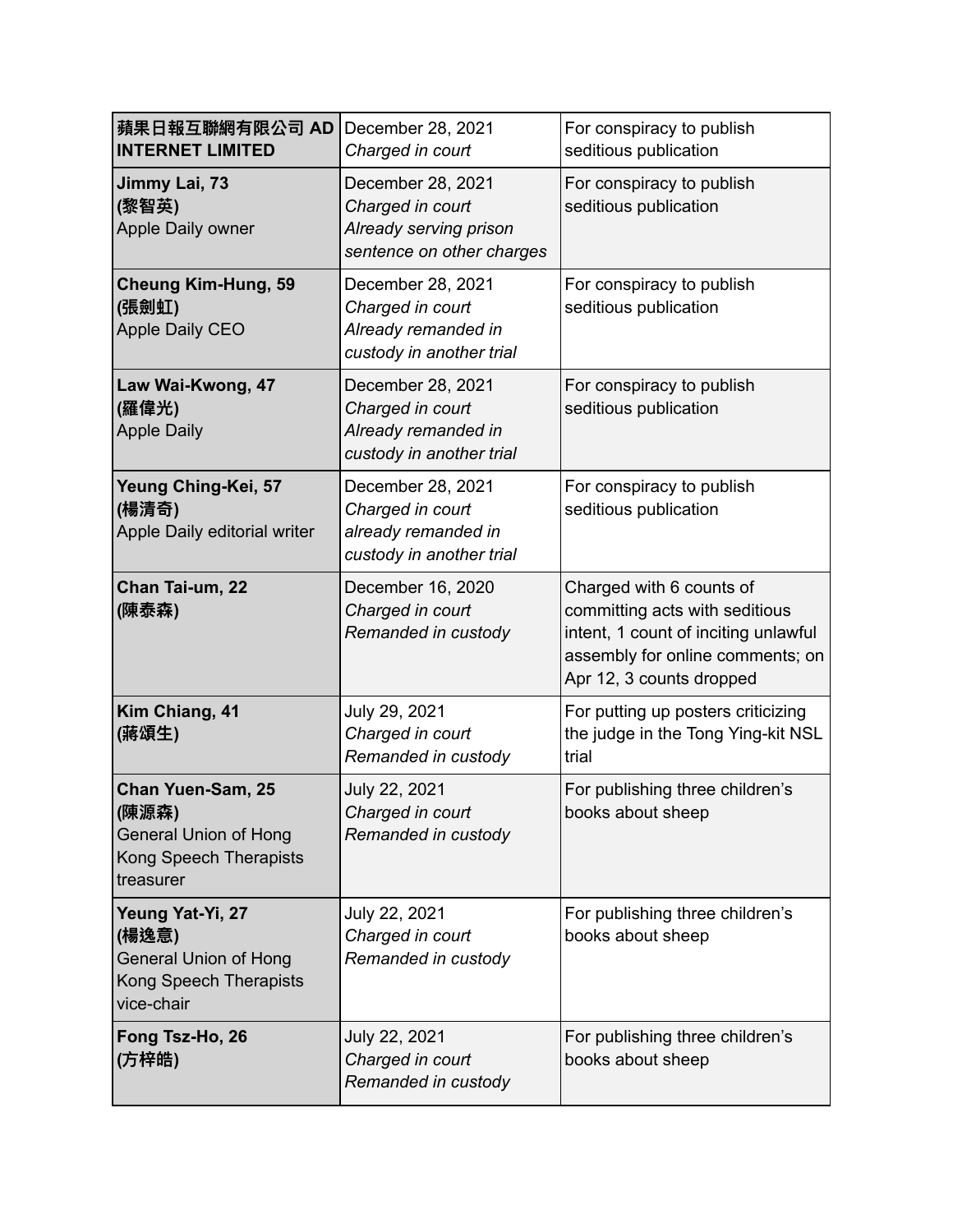| <b>General Union of Hong</b><br>Kong Speech Therapists<br>committee member                    |                                                                                                               |                                                                                                                                                                     |
|-----------------------------------------------------------------------------------------------|---------------------------------------------------------------------------------------------------------------|---------------------------------------------------------------------------------------------------------------------------------------------------------------------|
| Ng Hau-Yi, 28<br>(伍巧怡)<br><b>General Union of Hong</b><br>Kong Speech Therapists<br>secretary | July 22, 2021<br>Charged in court<br>Remanded in custody                                                      | For publishing three children's<br>books about sheep                                                                                                                |
| Lai Man-Ling, 25<br>(黎雯齡)<br><b>General Union of Hong</b><br>Kong Speech Therapists<br>chair  | July 22, 2021<br>Charged in court<br>Remanded in custody                                                      | For publishing three children's<br>books about sheep                                                                                                                |
| Chloe Cho, 45<br>(曹雪芯)                                                                        | June 6, 2021<br>Charged in court<br>Remanded in custody                                                       | For printing and disseminating<br>pro-independence leaflets. Plead<br>guilty; sentenced to 13 and a half<br>months in prison.                                       |
| Wong Chun-Wai, 17<br>(黃俊偉)                                                                    | June 6, 2021<br>Charged in court<br>Remanded in custody                                                       | For printing and disseminating<br>pro-independence leaflets. Plead<br>guilty; sentenced to juvenile<br>rehabilitation center                                        |
| <b>Edward Wan ("Giggs")</b><br>Radio show host                                                | November 21, 2020<br>Charged in court<br>Remanded in custody                                                  | Also charged with money<br>laundering for crowdfunding for<br>support of HK protesters in<br>Taiwan                                                                 |
| <b>Tam Tak-Chi</b><br>Leader of People Power                                                  | September 6, 2020<br>Charged in court<br>Remanded in custody                                                  | For shouting slogans at protests.<br>Charged with 14 counts in all.<br>Convicted of 8 counts of sedition<br>and 3 other counts. Sentenced on<br>Apr 20, 2022 to ??. |
| Tony Chung, 19<br>(鍾翰林)<br><b>Former Studentlocalism</b><br>leader                            | July 29, 2020;<br>Released on bail:<br>re-arrested October 29<br>Remanded in custody                          | Also charged with secession and<br>money laundering. Plead guilty to<br>those counts; sedition charge<br>dropped; sentenced to 3 years<br>and 7 months in prison.   |
| Total:<br>40 persons arrested; 32<br>charged<br>4 entities charged                            | Arrested between July 29,<br>2020 and April 14, 2022<br>31 persons arrested since<br><b>December 28, 2021</b> | 3 persons convicted for<br>sedition; all other trials still<br>on-going                                                                                             |